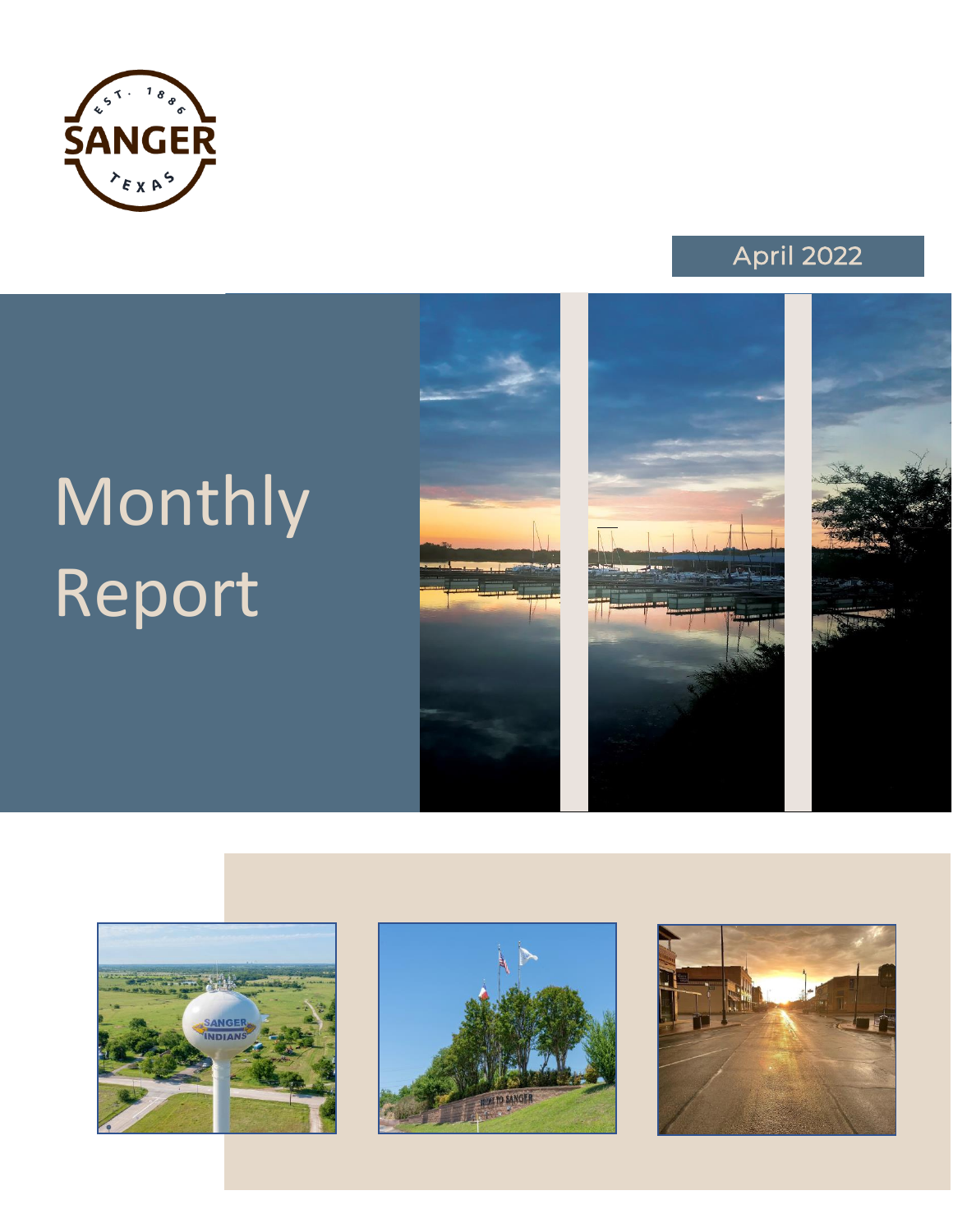### **Court**

- For the month of April 2022, the Municipal Court filed 103 citations.
- There were 14 requests for deferred disposition.
- There were 2 requests for a driver safety course
- There were 10 cases successfully closed by deferred disposition and 2 cases successfully closed by driver safety course.
- The court closed 64 cases by payment in full or time served.
- There were 100 warrants issued for the month.
- The total fines, court costs, and other fees collected were \$19,886.67 with \$6,031.93 of that being remitted to the State.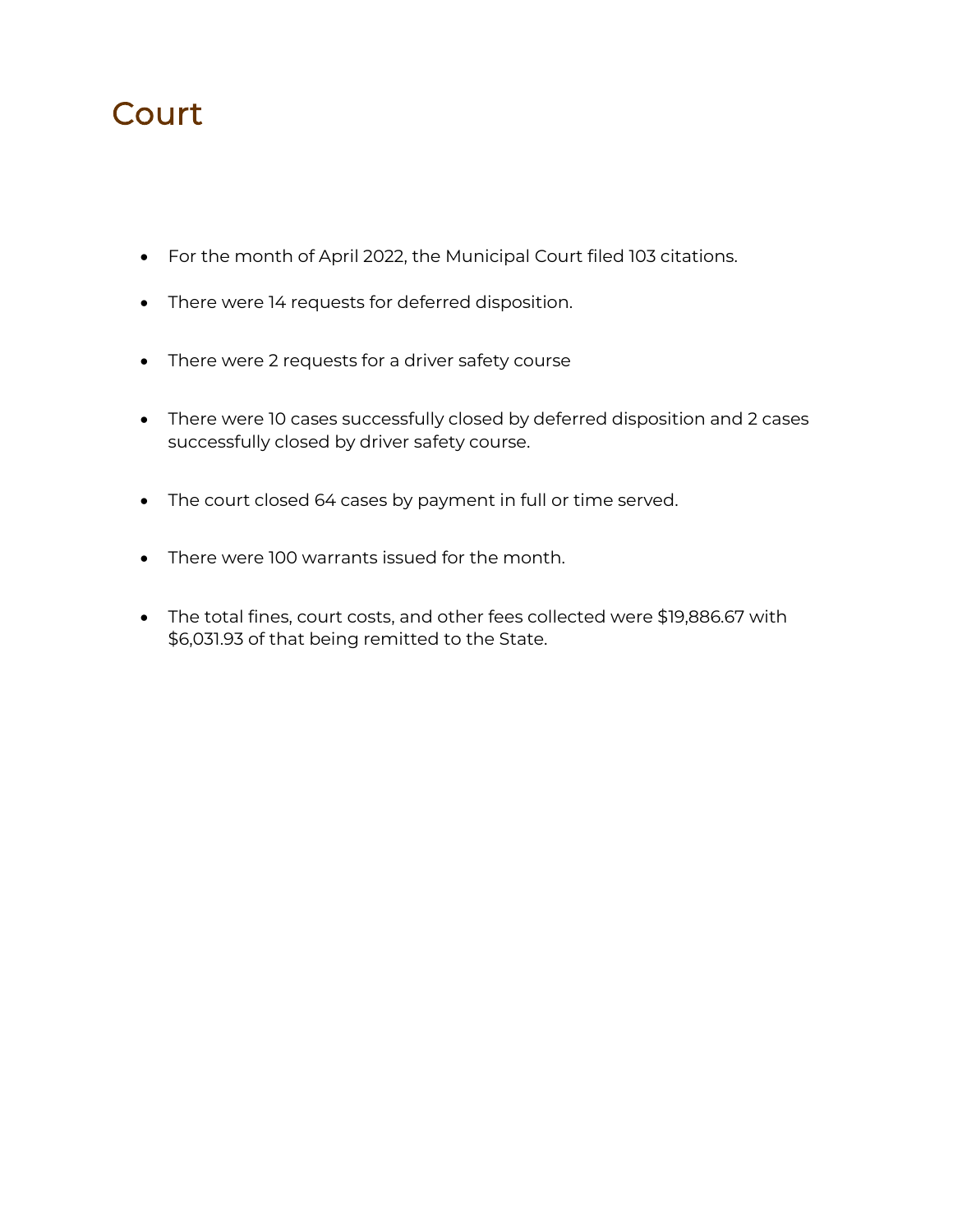### *Development Service*

*During the month of April 2022, Development Services had the following permits:*

- *New Residential – 1*
- *Residential Remodel – 4*
- *New Commercial - 0*
- *Commercial Alterations – 1*
- *Miscellaneous- 28*
- *Certificate of Occupancy - 2*

*Also, during the month of April 2022, Development Services has the following inspections:*

- *New Residential – 62*
- *Residential Remodel – 12*
- *New Commercial - 0*
- *Commercial Alterations – 5*
- *Miscellaneous- 52*
- *Certificate of Occupancy - 2*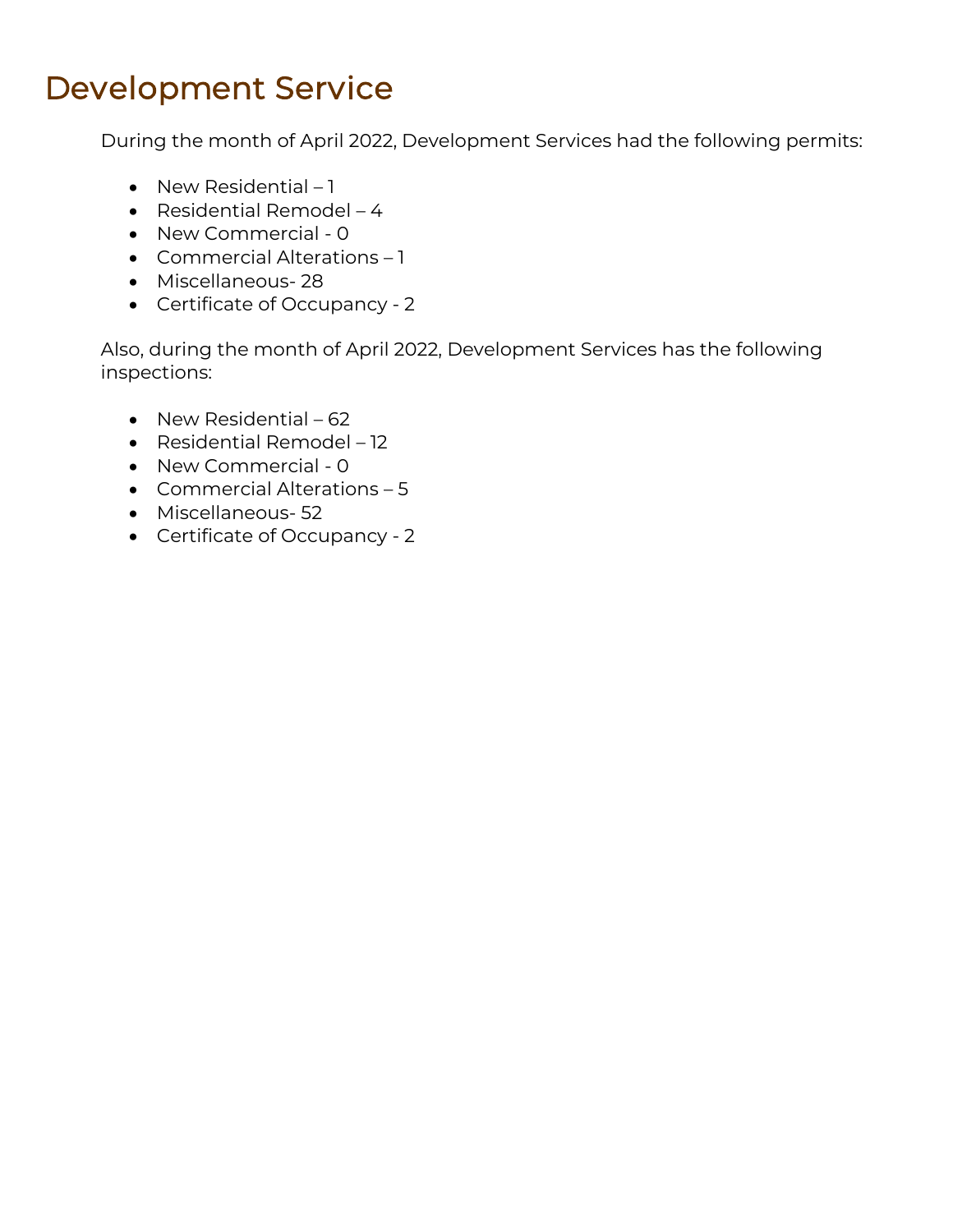### *Economic Development*

*Sales tax revenue collected in April 2022 for sales tax activity in February 2022 were down by 8% as compared to the same month last year.* 

*During the month of April 2022, the Economic Development Department performed the following:*

*The Sanger Economic Development Corporation partnered with Sanger ISD and the Sanger Chamber of Commerce to host the 2nd Annual College-Trade School-Military and Job Fair on the Square in Downtown Sanger.*

*Prospect Engagement:*

*4 – Potentially interested / broker rumor*

- *1 - Serious, but not engaged with ED*
- *1 - Actively engaged, discussing options*
- *2 - On hold/pending/dead*

*Chamber of Commerce-Bus-Events-BRE:*

- *1 – Chamber Board Meeting*
- *1 – Business Over Breakfast*
- *1 – College/Career/Trade School Event*

*Marketing Events: ICSC Red River Conference*

*Administrative Meetings:*

- *1 - Council Meeting*
- *1 – Council Meeting – ED Update*

*Projects: Economic Development Website Enhancements – in progress Social Media Enhancements - ongoing Talent Tuesday - ongoing Local Mapping Project – in progress Update Local & Regional Profile Report for potential prospects 4A - Action Plan Projects / Workforce Survey 4B – Porter Park Renovations*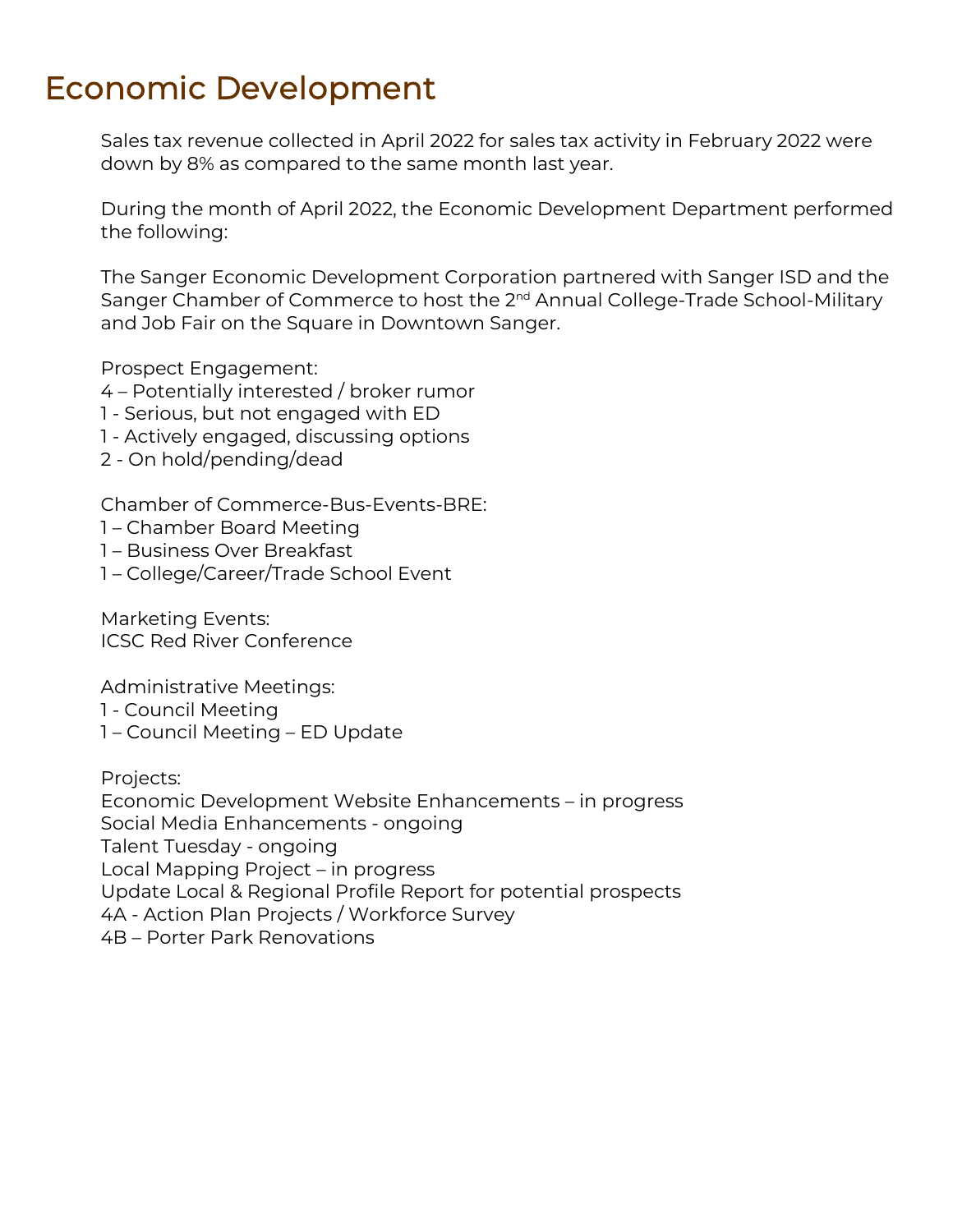### *Electric Department*

*The FM 455 Widening Project has been slow for the past month due to unfinished Telecom,*  and Coserv progress. Primoris has pulled off of the job while waiting on poles to be placed to *the West end of the lines near Bolivar, TX. And, for Century link and Suddenlink to remove attachments along Chapman Drive from Second St. to Tenth St. Primoris has indicated that crews will return to continue construction on the week of May 9th .*

*During the month of April 2022, the Electric Department performed the following:*

- *Took down temp pole transformer at RL Carriers*
- *Took down temp pole transformer at McClain's RV*
- *Removed transformer and pulled poles at the old Primoris facility*
- *Installed transformer for temp pole for Crossland Construction Company on I-35*
- *Set new secondary lift pole at 1012 Cowling Road*
- *Installed new 320-amp underground service at 803 N. Keaton Road*
- *Installed new underground service at 203 N. 9th Street*

*Also, during the month of April 2022 the Service Truck performed the following:*

- *Connects – 13*
- *Disconnects – 9*
- *Occupant Change – 24*
- *Cutoff – 25*
- *Reinstates – 26*
- *Changed out meters – 26*
- *Re-read – 3*
- Meter Set 1
- *Pulled Meters – 3*
- $\bullet$   $T-Pole-1$
- *T-Pole Removed – 1*
- *Line Locates – 160*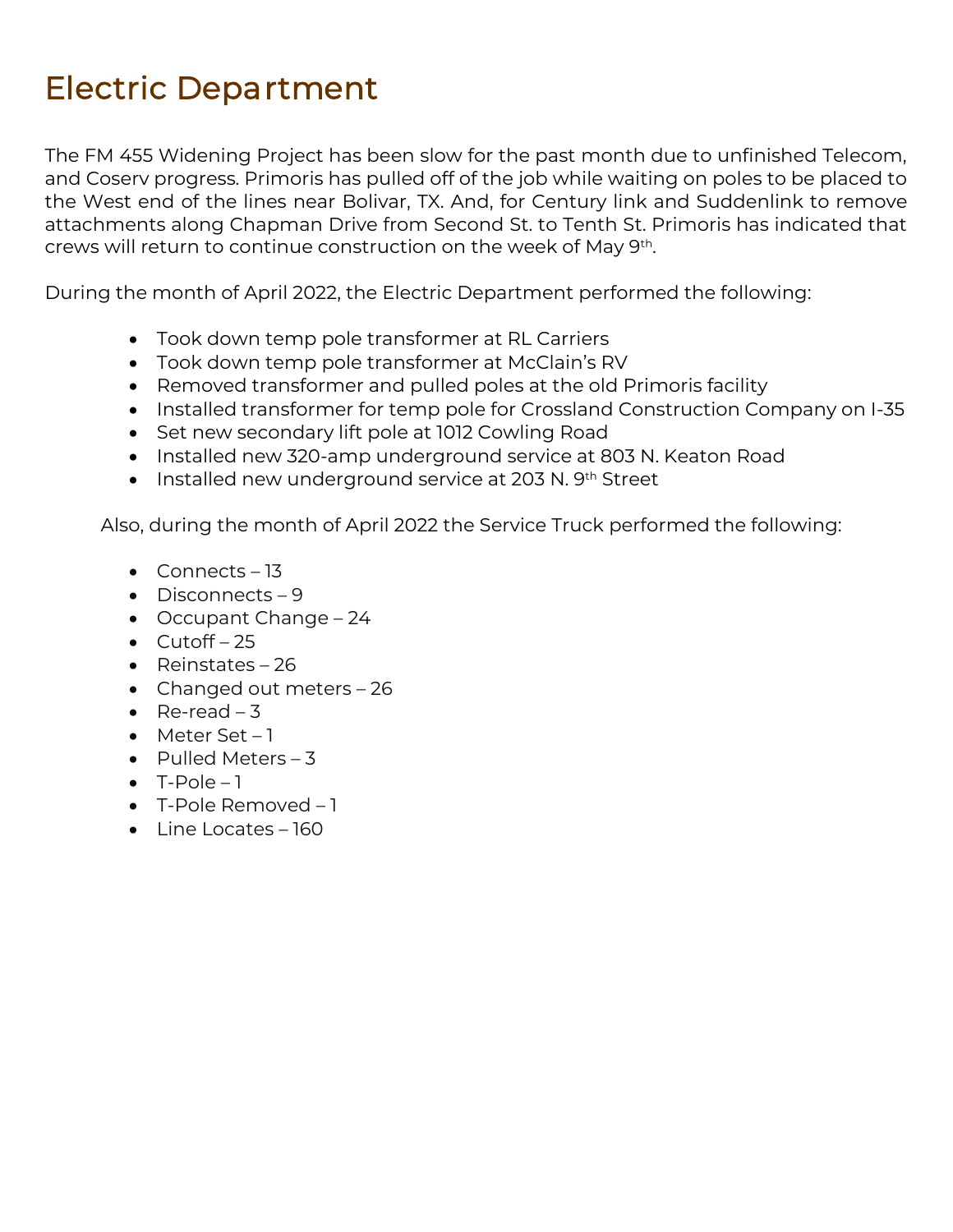### *Finance*

*The Finance Department is responsible for all financial, accounting, and utility billing operations of the City. The department manages the City's resources through budgeting, purchasing, and reporting. Functions of the department include billing*  and collecting for all utilities, handling all accounts receivable and payable, preparing payroll for all City employees, paying all City obligations, and preparing the annual *budget document.* 

*During April 2022, the Finance Department received responses to a request for proposals to update the City's computer and phone systems. Staff also worked with the City Secretary's office to set up the department's document imaging files through Laserfiche.*

*Staff also performed the following normal departmental functions for the city:*

- *Accounts Payable - Processed 520 Accounts Payable invoices totaling \$3,049,385*
- *Purchase Orders - Issued 29 Purchase Orders totaling \$484,232*
- *Payroll - Issued 164 Payroll payments to employees totaling \$285,740*
- *Utility Customer Service - Prepared 3,970 Utility bills and Collected 3,884 Utility account payments*
- *Financial Reporting – prepared monthly financial statements for City Council and prepared biweekly internal budget reports for City staff.*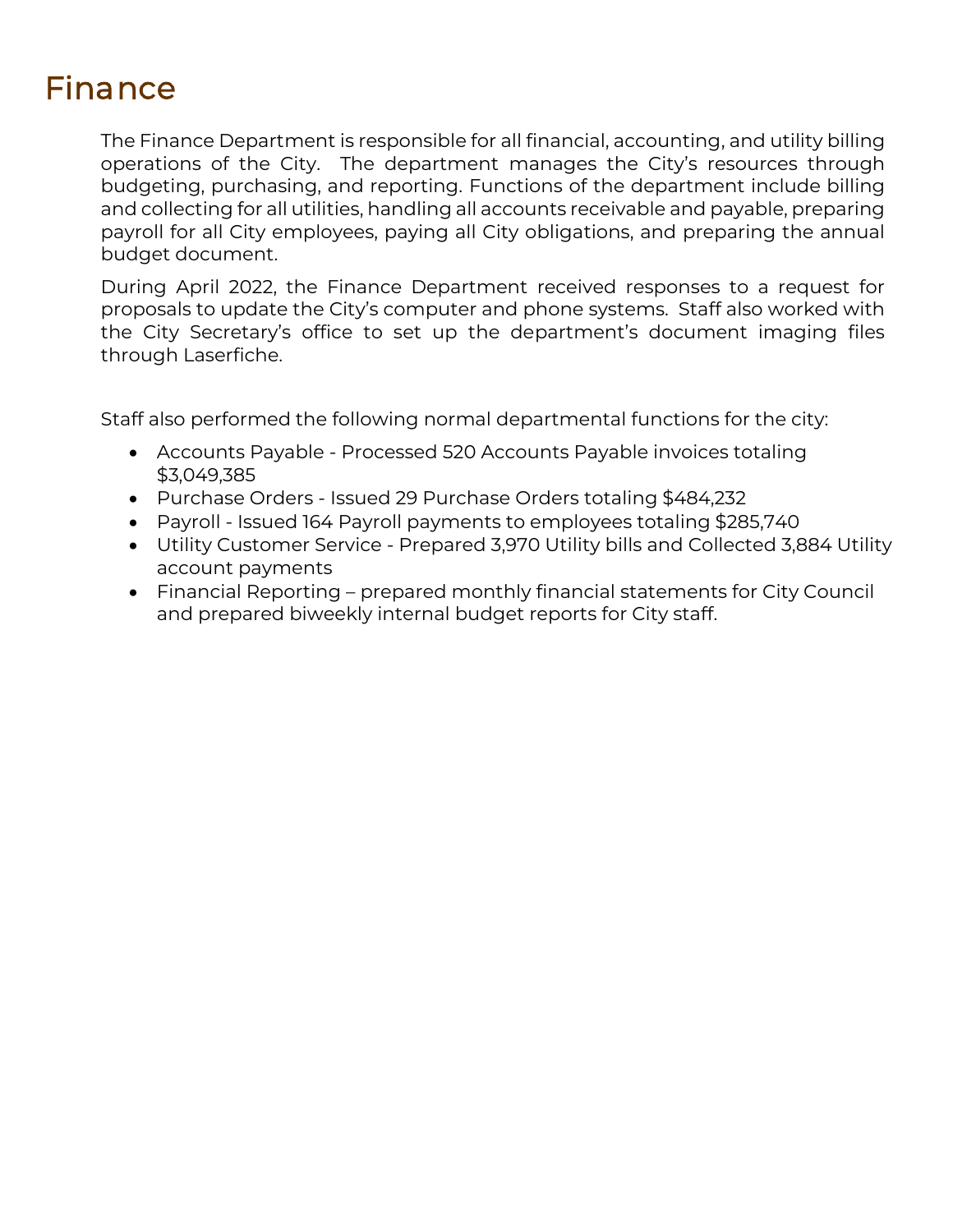### Emergency Responses for April 2022

The Sanger Fire Department responded to 189 emergency incidents during the month of April. The top four busiest incident types:

- 112 Emergency Medical Incident
- 45 Service calls
- 12 Good Intent
- 6 Hazardous Conditions
- The busiest times of the day were from 10:00-10:59 for the month of April
- The busiest day of the week for EMS transport was Saturday with 18 transports during the month.
- Emergency Medical calls accounted for 61.12% of the total call volume.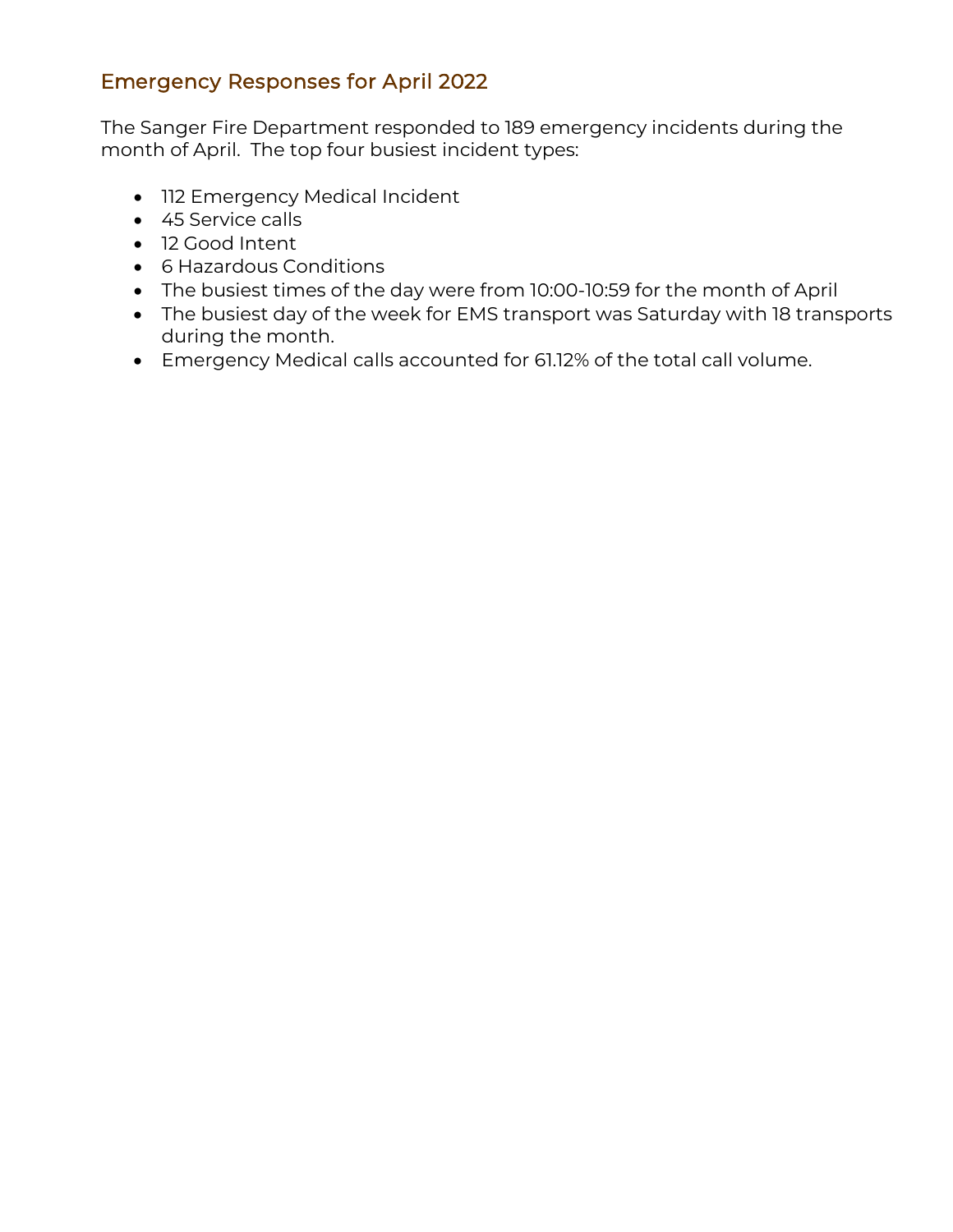## *Library*

- *The library celebrated National Poetry Month of April with its Poet Tree, encouraging*  local poetry enthusiasts to pen some verse on paper leaves and hang them on the *branches. Poetry books were also on display throughout the month.*
- *Five adult programs were held, including Book Club, Knitting and Crochet, and yoga classes.*
- Seven children's programs were offered, including Music and Movement on April 11<sup>th</sup> *that was well-attended with 11 children and 9 adults participating. Story Time on the 13th brought in 20 children and 10 adults.*
- *A variety of DVDs have been added to the collection this spring, from children's videos like the new Clifford the Big Red Dog to the new Spider-Man movie.*
- *Three staff members were able to attend part or all of the annual Texas Library Association conference, held in Fort Worth April 24-27th . It provided a valuable opportunity to attend sessions on topics relevant to public libraries, speak with vendors and learn about products and services at the exhibits, and also meet authors.*

*Statistics:*

- *1,656 physical items were checked out.*
- *318 digital items were checked out.*
- *38 new cardholders and a total of 3,598.*
- *1,605 visits to the library.*
- *40 reference questions answered.*
- *61 computer-related questions answered.*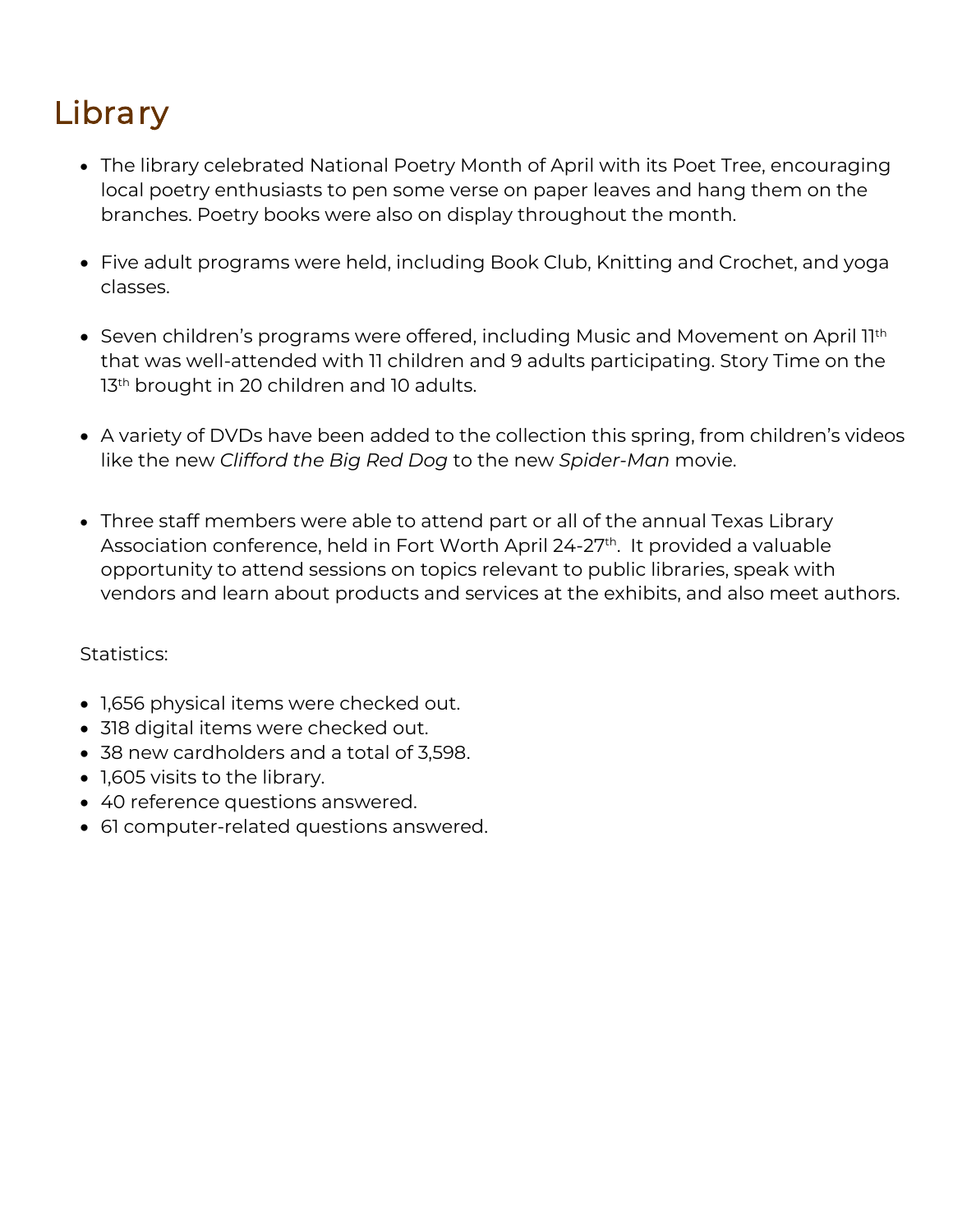#### *Parks, Recreation & Facility Maintenance*

#### *Parks:*

• *The Parks Staff have the mowers out and are ready for the long mowing season. Youth Baseball/Softball is in full swing and we are excited for the Spring season.* 

#### *Facilities:*

• *Reservations fill up quickly and are on a first come first serve basis. You can find our facility rental calendar as well as the reservation forms for the Community Center, Church, and all pavilions on our website at www.sangertexas.org under the Parks and Recreation tab. For April, we had 8 rentals for the Community Center, 5 for the Church and 6 pavilion rentals.*

#### *Recreation:*

• *Sanger's Annual Easter Egg Hunt was held at Porter Park on April 16th. 500+ children enjoyed racing to pick up Easter Eggs and getting their picture taken with the Easter Bunny. Special thank you to all who volunteered.* 

#### *Department Staff:*

*Parks & Recreation Superintendent – Ryan Nolting Recreation Coordinator – Open Maintenance Worker II – Dean Mason Maintenance Worker I – Open Parks & facility Maintenance Worker I - Open*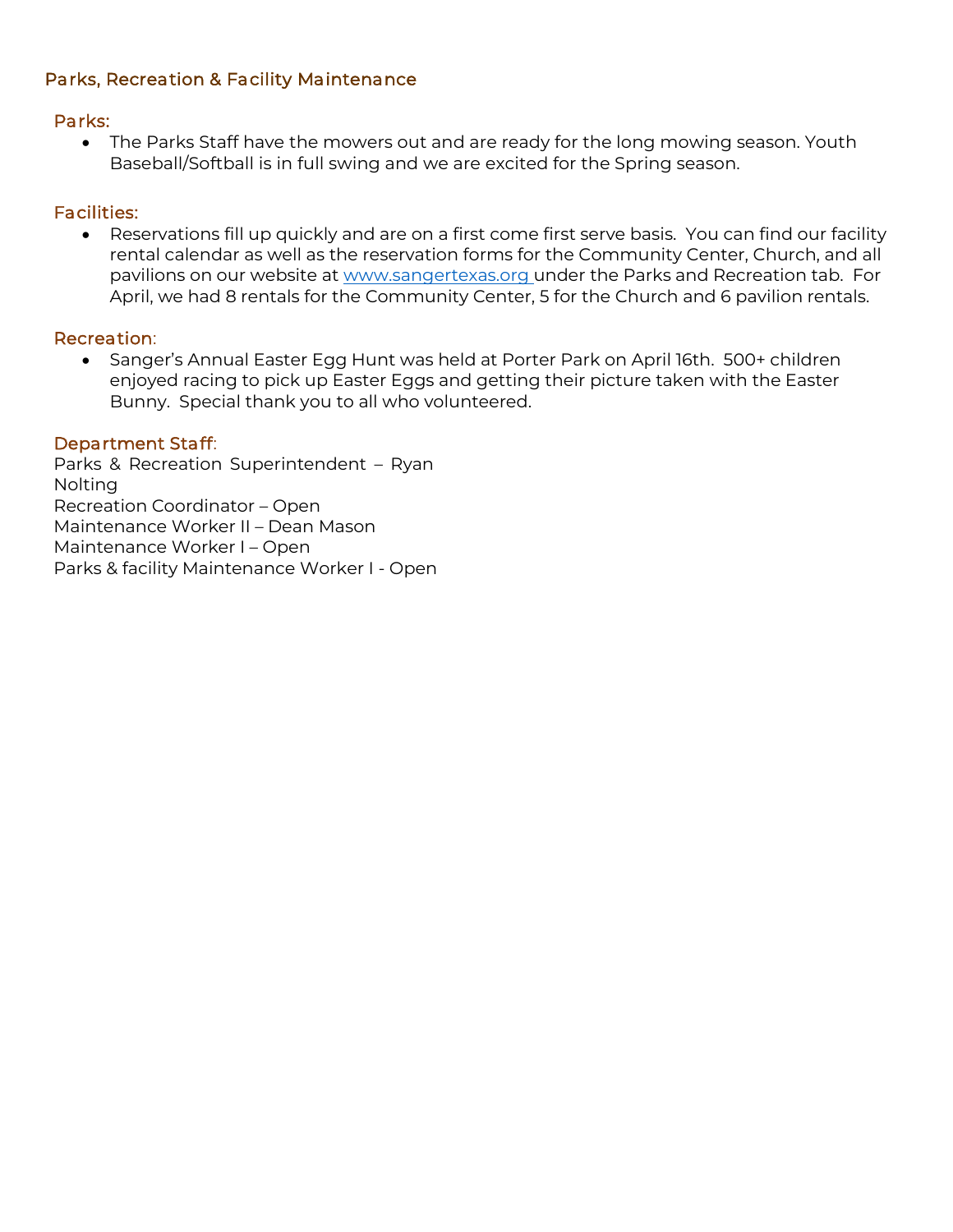### *Planning & Zoning*

*The Development Service Department is seeing an increase in interest to Sanger both residentially and commercially. During the month of April 2022, the Planning Department presented the final version of the Sanger 2040 Comprehensive Plan and it was approved by Planning & Zoning and City Council.*

*The Planning & Zoning Department was presented the following cases:*

• *Blue Star Final Plat – Recommended Approval*

*The Zoning Board of Adjustments was presented the following cases:*

• *209 Marshall Variance Rear Yard Setback – Approved*

*The City Council was presented the following cases:*

- *Blue Star Zoning Change Ag to I-1 – Approved*
- *700 Acker Sign Variance Height – Approved*
- *701 N Stemmons Sign Variance Setback – Approved*
- 701 N Stemmons Sign Variance Height and Setback Approved
- *Lane Ranch Zoning Change Ag to PD – Approved*
- *Maple Street Assignment - Approved*

*Staff conducted the following meetings relating to development (this does not include walk in or front counter meetings with applicants/citizens)*

- *Pre- Application - 1*
- *Meetings with Developers/Landowners - 12*
- *Meetings with Builders/Building Owners - 4*
- *Organization Meetings (NTCOG, ICC, etc) - 1*
- *Internal Meetings - 10*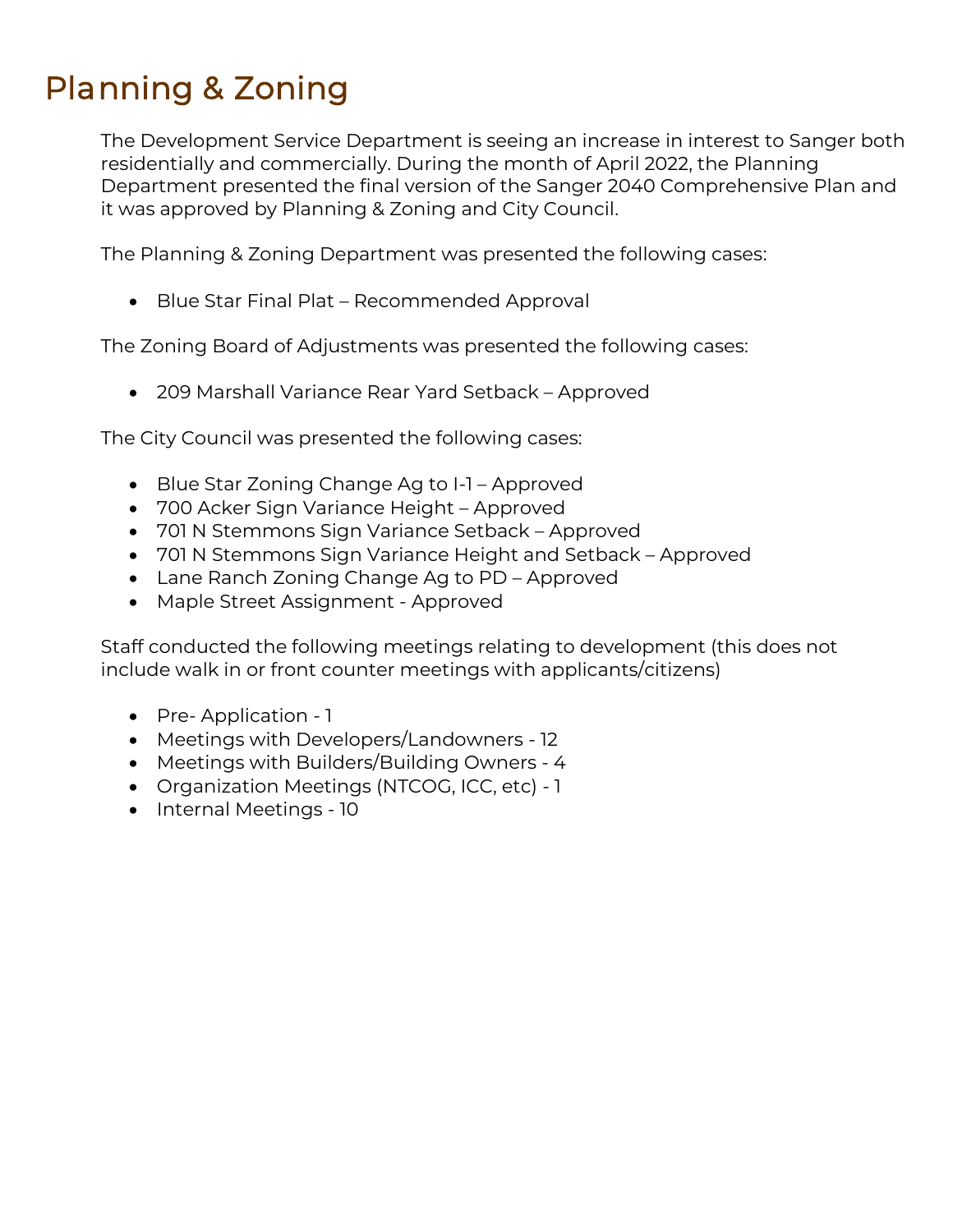### *Police*

*During the month of April 2022, Officers of the Sanger Police Department responded to a total of 665 calls for service having an average response time of 2 minutes per call. The department issued a total of 80 citations and 83 warnings.*

*The Texas Department of Public Safety Uniform Crime Reporting tracks seven classifications of offenses. You will find below a list of those classifications as well as any of those classifications the Department responded to:* 

- *Criminal Homicide 0*
- *Forcible Rape 0*
- *Robbery 0*
- *Assault 9*
- *Burglary 10*
- *Larceny/Theft 11*
- *Motor Vehicle Theft 2*
- *Officer Assault 0*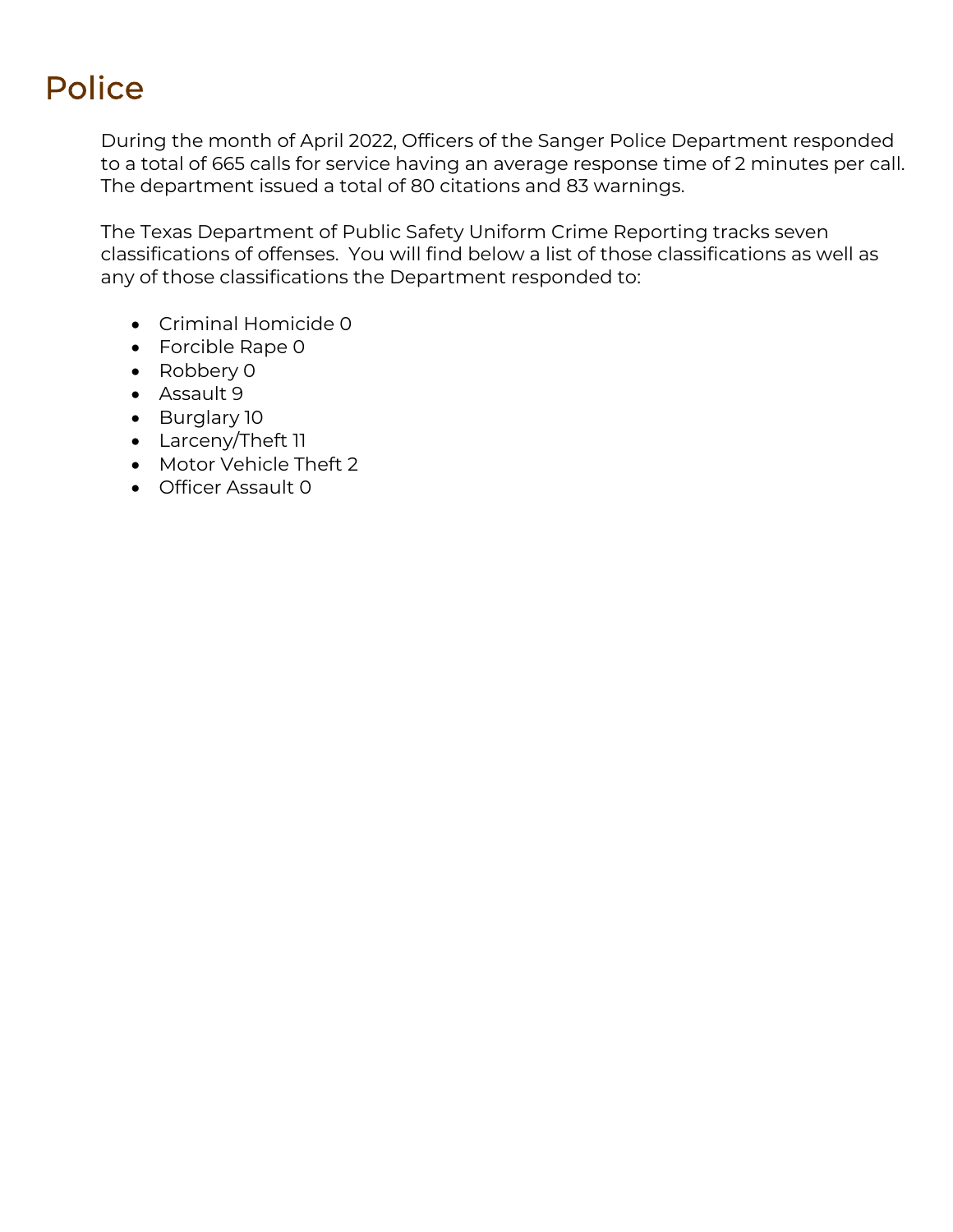### *Streets*

*During the month of April 2022, Sanger Street Department potholed 7 Streets and was able to clear out ditches for better drainage. A sinkhole was forming in easement of Deer Run,*  this was repaired and filled in. After water repairs were made on Willow Street, the street *department put out road blocks while the street portion was repaired. New street signs and traffic signs along with a couple of the poles were replaced throughout the city. Drainage from Kramer Lane into the Butterfield Elementary parking area was completed, and new grass seed was spread to help with the drainage as well. Department staff participated in a safety meeting this month. The Street department also helped the Parks department with building reservations and tree limb chipping.*